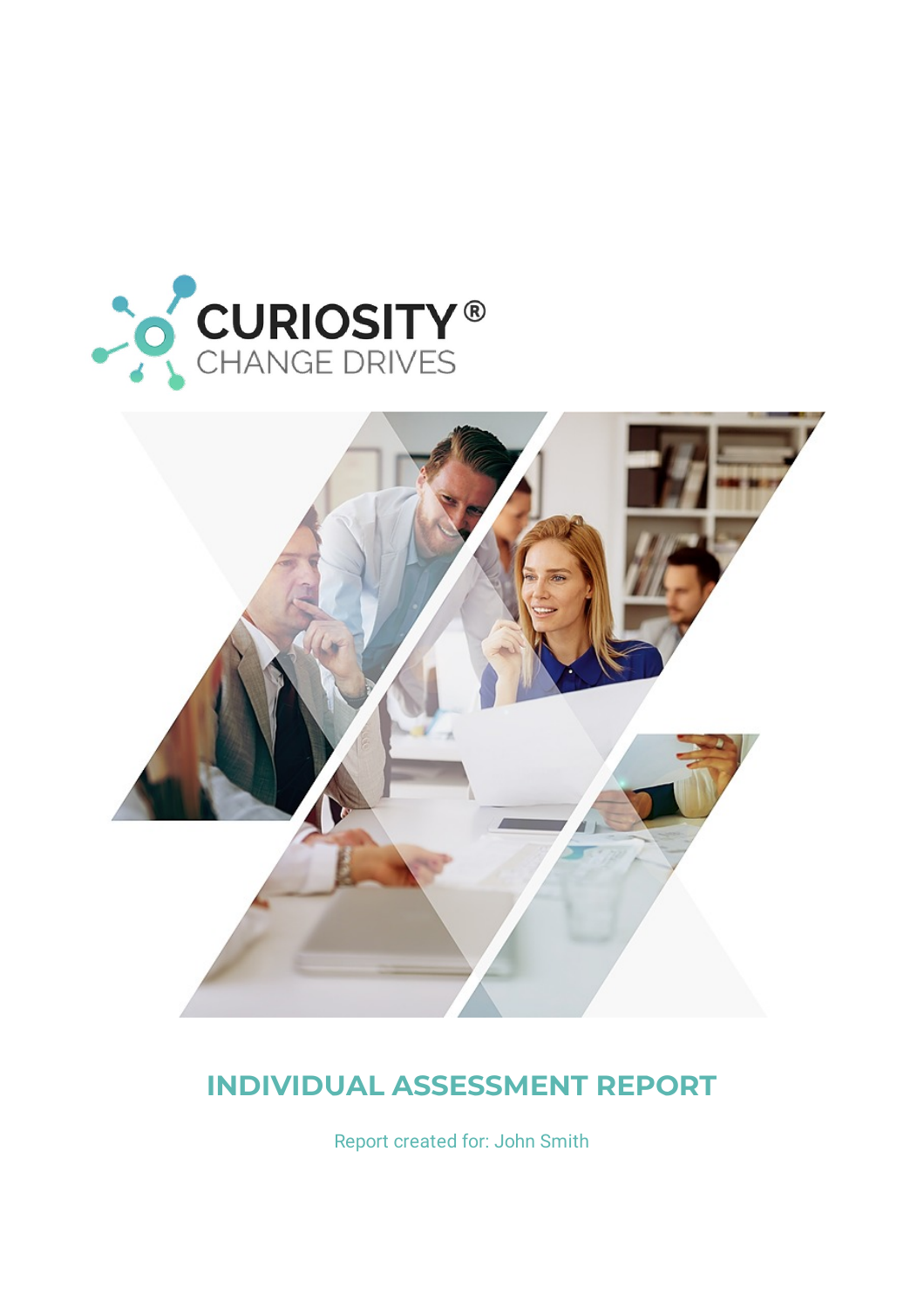### **PERSONAL DATA**

| FULL NAME                                                |                 |
|----------------------------------------------------------|-----------------|
| <b>EMAIL ADDRESS</b>                                     |                 |
| <b>COMPANY NAME &amp; TEAM</b><br>AND/OR DEPARTMENT NAME |                 |
| ROLE AT THE ORGANIZATION                                 | Product Manager |
| PHOTO                                                    |                 |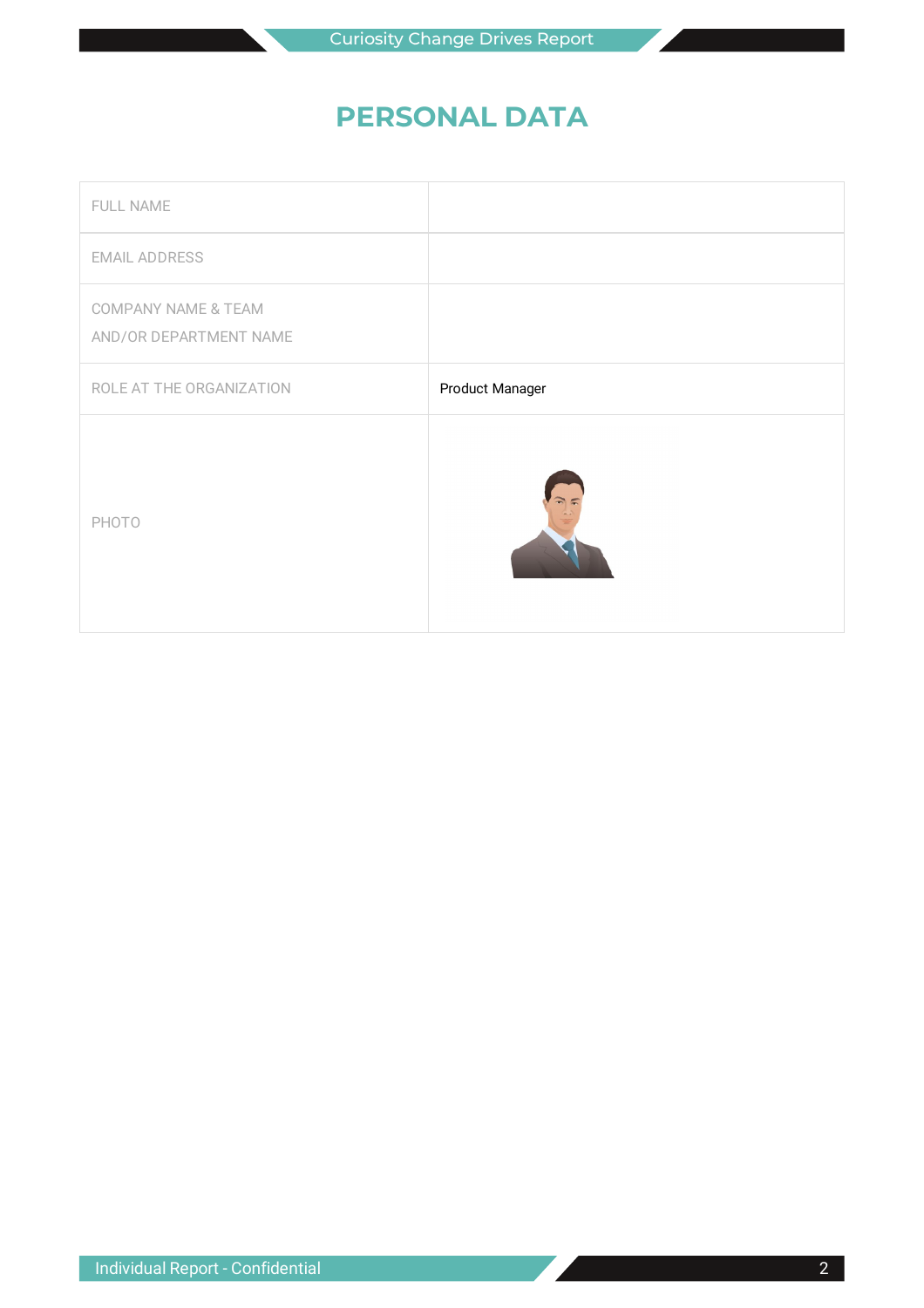### **TABLE OF CONTENTS**

| <b>INTRODUCTION</b>               |                                                                    | 4  |
|-----------------------------------|--------------------------------------------------------------------|----|
| <b>NORMATIVE - IPSATIVE SPLIT</b> |                                                                    | 6  |
| <b>TEST RESULTS</b>               |                                                                    |    |
|                                   | MAIN STRENGTHS AND IMPROVEMENTS ON AN INDIVIDUAL LEVEL             | 7  |
|                                   | Collaboration                                                      | 7  |
|                                   | Resilience                                                         | 8  |
|                                   | Perseverance                                                       | 8  |
|                                   | Confidence to initiate and cope with change                        | 8  |
|                                   | Mindfulness, mental & physical energy                              | 9  |
|                                   | <b>VALUE AT TEAM LEVEL</b>                                         | 10 |
|                                   | Delivering optimal results in changing environment                 | 10 |
|                                   | Innovativeness and creativeness                                    | 11 |
|                                   | <b>CURRENT TEAM SITUATION</b>                                      | 12 |
|                                   | Team mindset to support curiosity                                  | 12 |
|                                   | Company value saturation                                           | 13 |
|                                   | Organizational growth stimuli                                      | 13 |
|                                   | Continuous improvement mindset                                     | 13 |
|                                   | MAIN INFLUENCES ON INDIVIDUAL DERIVING FROM ORGANIZATION & PROCESS | 14 |
|                                   | Coaching adequacy score                                            | 14 |
|                                   | Workload                                                           | 15 |
|                                   | Initiative impact on team efficiency & effectivity                 | 15 |
|                                   | Suggestions for personal development                               | 16 |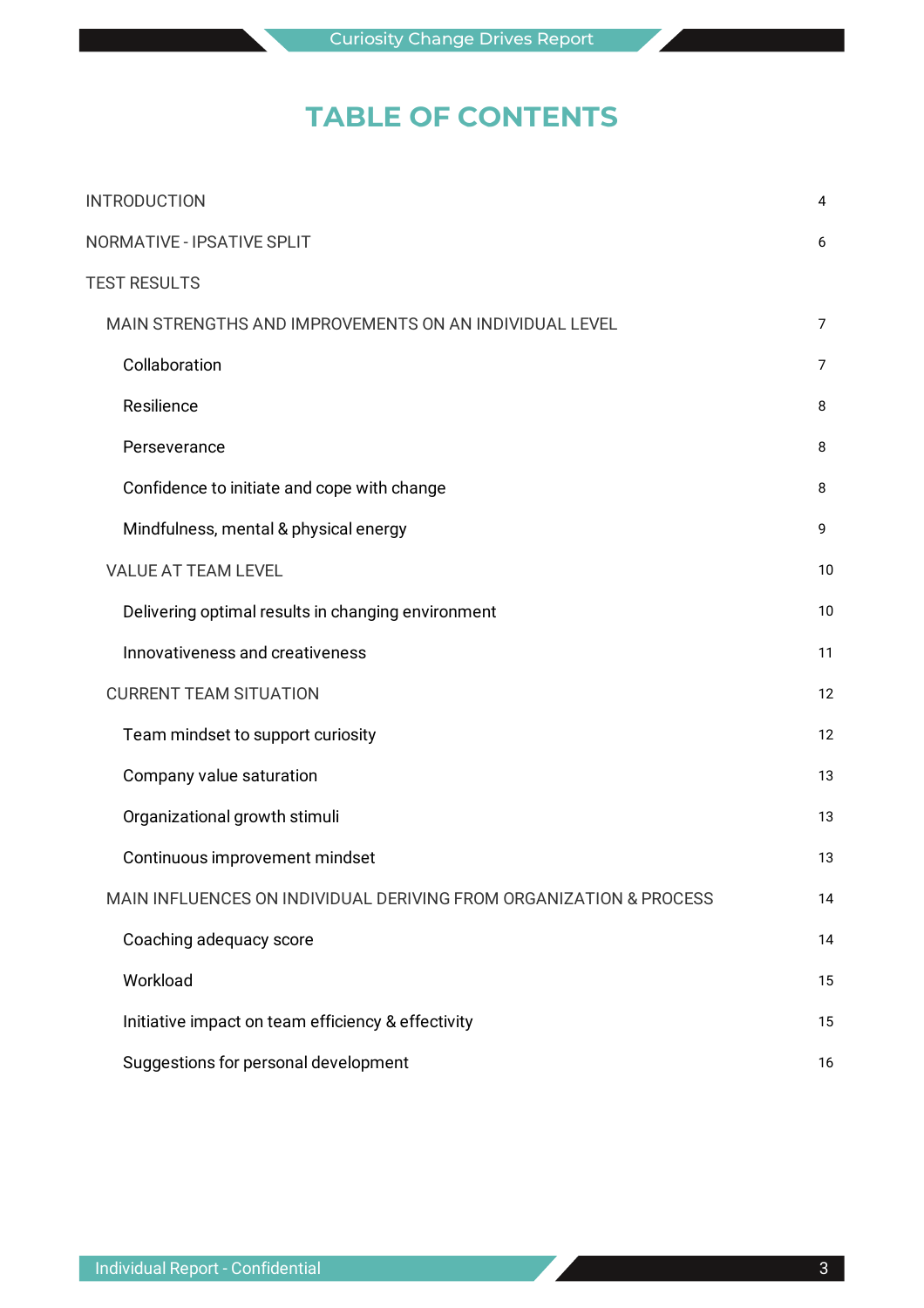

# **Introduction**

This Curiosity Change Drives® profile is created for of and is based on the answers of the test she took on 27 February 2019 09:25 pm.

Please note that this profile is NOT judging you in any way, your current behavior is based on so many external factors and life lessons upon till today. This profile is here to help you and the organization in getting you a little closer to your natural born Curiosity and enjoy life & work a little more!

The Curiosity Change Drives® system is based on the most recent international scientific and practical research on collaboration, team performance, organizational resilience and mindfulness in work. It closes the gap by offering not just insights but also clear actions in present day work methods and the shifting paradigm towards desired better work-life balance.

Research shows that Curiosity, a drive that every human is born with, forms the bases for 90% of desired work attitude by both organizations and individuals. The ability to be curious in your everyday work delivers better engagement and retention, work pleasure, learning agility, increases business results and safeguards the ability to handle tough economic situations.

Whilst Curiosity is a psychological construct, the Curiosity Change Drives ® system is not just another psychological assessment. It assesses the individual, but also the organizational structure & processes and identifies barriers and inconsistencies between company policy and practice.

The results are two practical reports and a dashboard on organizational level:

- 1. Results of the individual
- 2. Results of the team (team overview)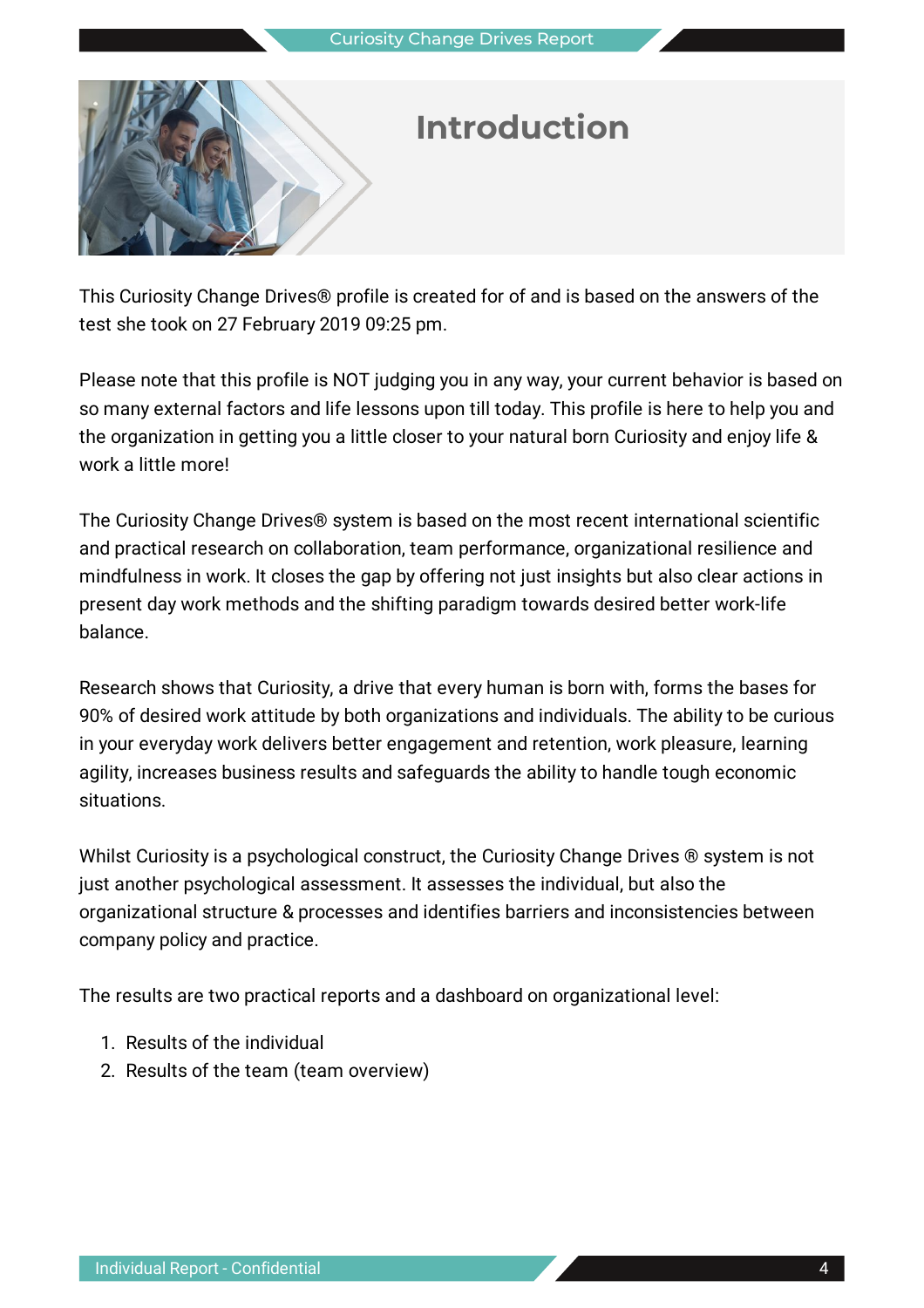The reports are created through the latest techniques as machine learning and are based on the answers of all the participants, individually and combined they deliver a mirror of the actual situation in the organization. If some answers seem unrecognizable, please research this, you may be right or it can be a blind spot.

The certified Curiosity Change Drives ® consultant will help every individual and the organization (management) to actively use the results.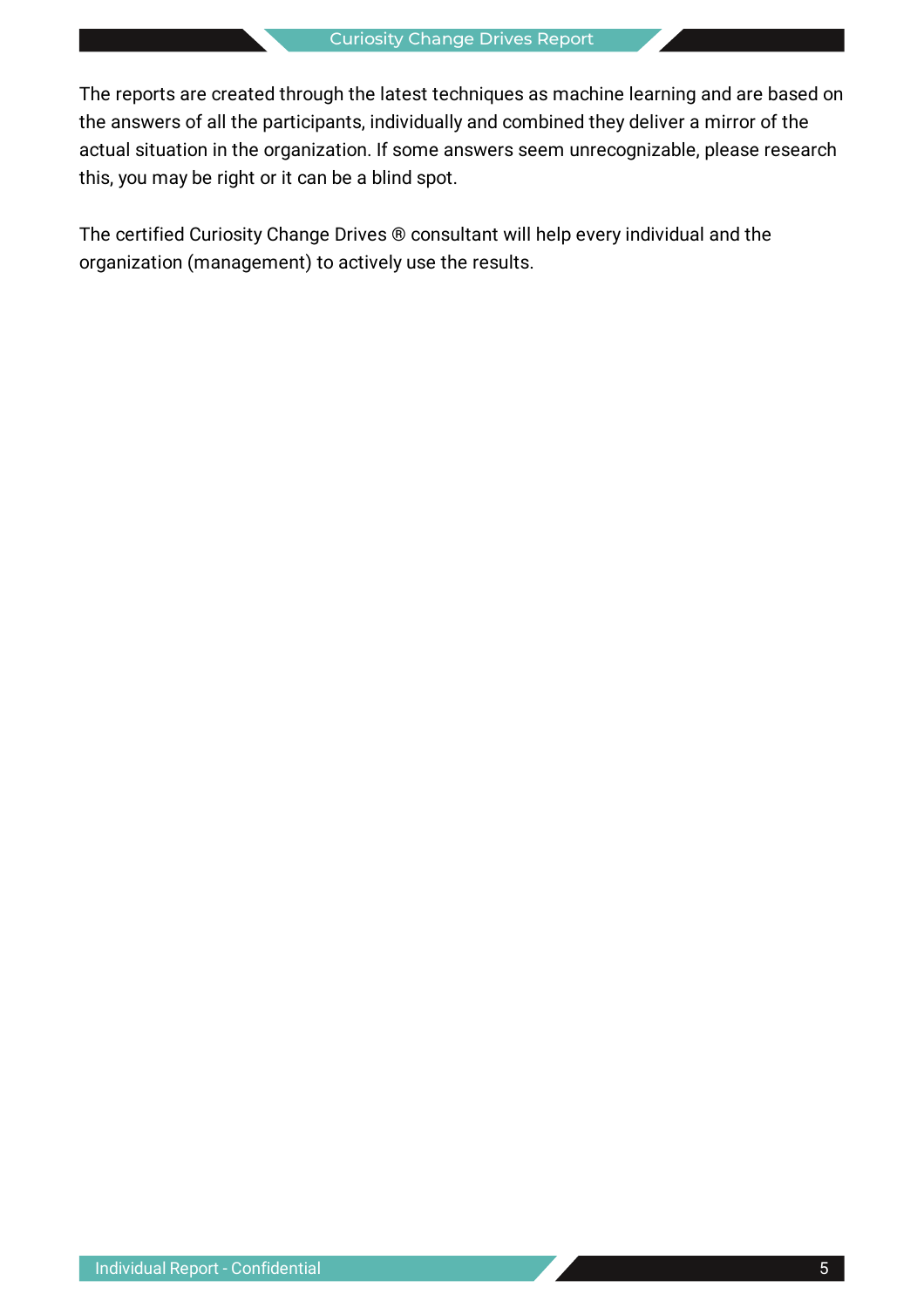### **TEST RESULTS**

# **Main strengths and improvements on an individual level**

### Main Strengths & improvements Scores